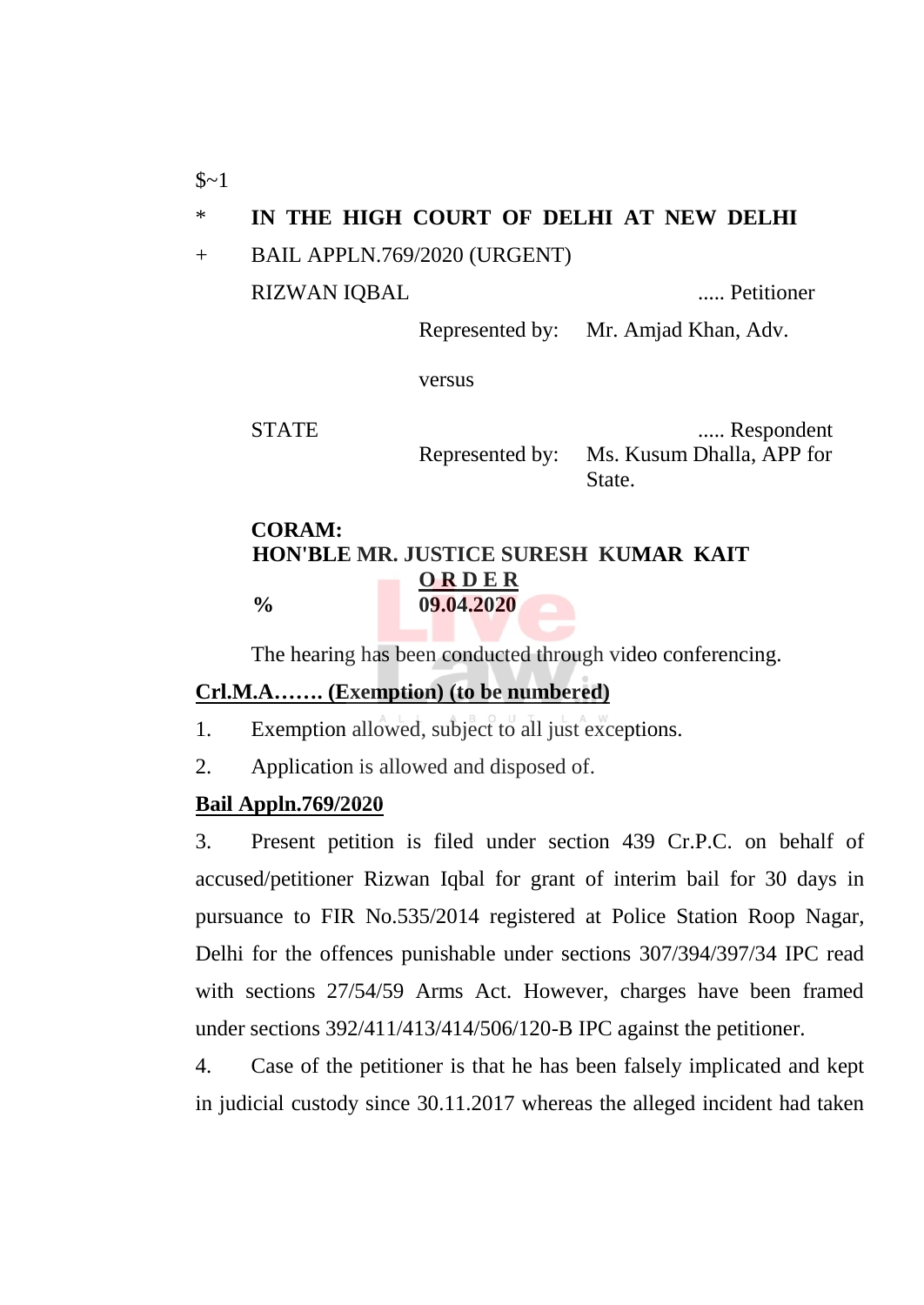place on 29.11.2014 and he was subsequently arrested upon the false discloser statement of one of the main accused i.e. Munir. No recovery has been made from the petitioner and an amount of Rs.75 lacs has been recovered from the main accused Munir.

5. Learned counsel appearing on behalf of the petitioner submits that petitioner's property for an amount of Rs.30 lacs has already been seized by Central Government. He further submits that he has earlier been granted interim bail for three days from 29.03.2018 to 31.03.2018 to attend his sister's marriage and thereafter he surrendered before the concerned jail without violating any terms of the bail.

6. Learned counsel further submits that age of petitioner's father is about 65 years and his mother's age is about 60 years. The petitioner has two siblings, one dependent sister aged 22 years and a dependent brother aged 26 years who is studying and lives in Moradabad i.e. 30 km away from petitioner's parents and who is not able to make sufficient arrangement for proper care of his critical asthmatic ailing old father, who is also suspected to be under the infection of Corona Virus and also he is unable to earn livelihood through his father's existing fruit's business for the survival of his other family members as his father has been advised complete bed rest and he is using oxygen cylinder for survival. He has been quarantined in the house in a separate isolated room along with the oxygen cylinder for breathing for the safety of the family members from corona virus infection.

7. On the other hand, learned APP appearing for State submits that a visit was conducted at the native place of petitioner herein and it was found that father of petitioner was suffering from critical respiratory and acute asthmatic disease which is causing congestion in breathing and he was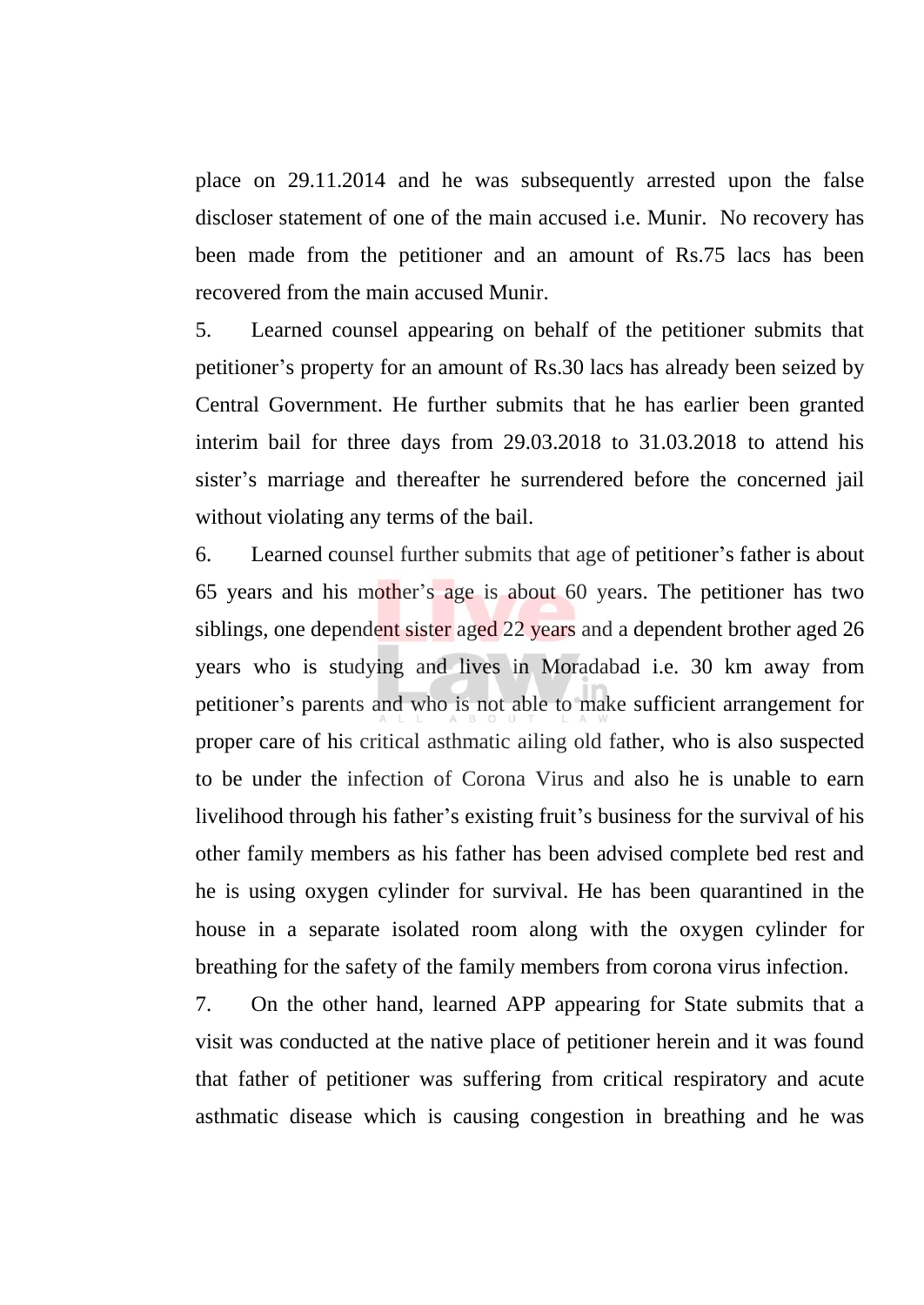breathing through oxygen cylinder and had been provided a prescription letter from the local doctor of village.

8. It is not in dispute that our country is under lock down due to COVID-19 which has spread throughout the world. It is also not in dispute that if petitioner is released on interim bail as prayed, he would not be able to meet his father or take care of his father as he is suspected a patient of COVID-19.

9. But the fact remains that petitioner is in Tihar Jail, Delhi and parents of petitioner are at Bijnor and father of petitioner is quarantined as he is suspected patient of COVID-19. Case of the petitioner is that though he may not be able to meet his father but he can look after his father's existing fruit business which is permissible in the current lock down situation. The residence of the parents of petitioner is around 180 km away from Delhi and if he is directed to be released on interim bail, it will be difficult for the State to make special arrangements for his travel from Delhi to Bijnor.

10. I am conscious about the directions passed by Hon'ble Supreme Court that in case of extreme urgency, the accused is to be released by making special arrangements so that he can reach to the required place safely. In the case in hand, petitioner seeks bail to look after his father's business to earn so that he could provide for survival of his family, but the fact is that his father has already completed 7 days in quarantine and he is left with only 7 more days for the quarantine period to be completed. Thereafter, situation may get changed.

11. In the present situation, when whole nation is under lock down and his commute from Delhi to Bijnor will be difficult to arrange and even thereafter, he will certainly commute in the society to run his father's fruit